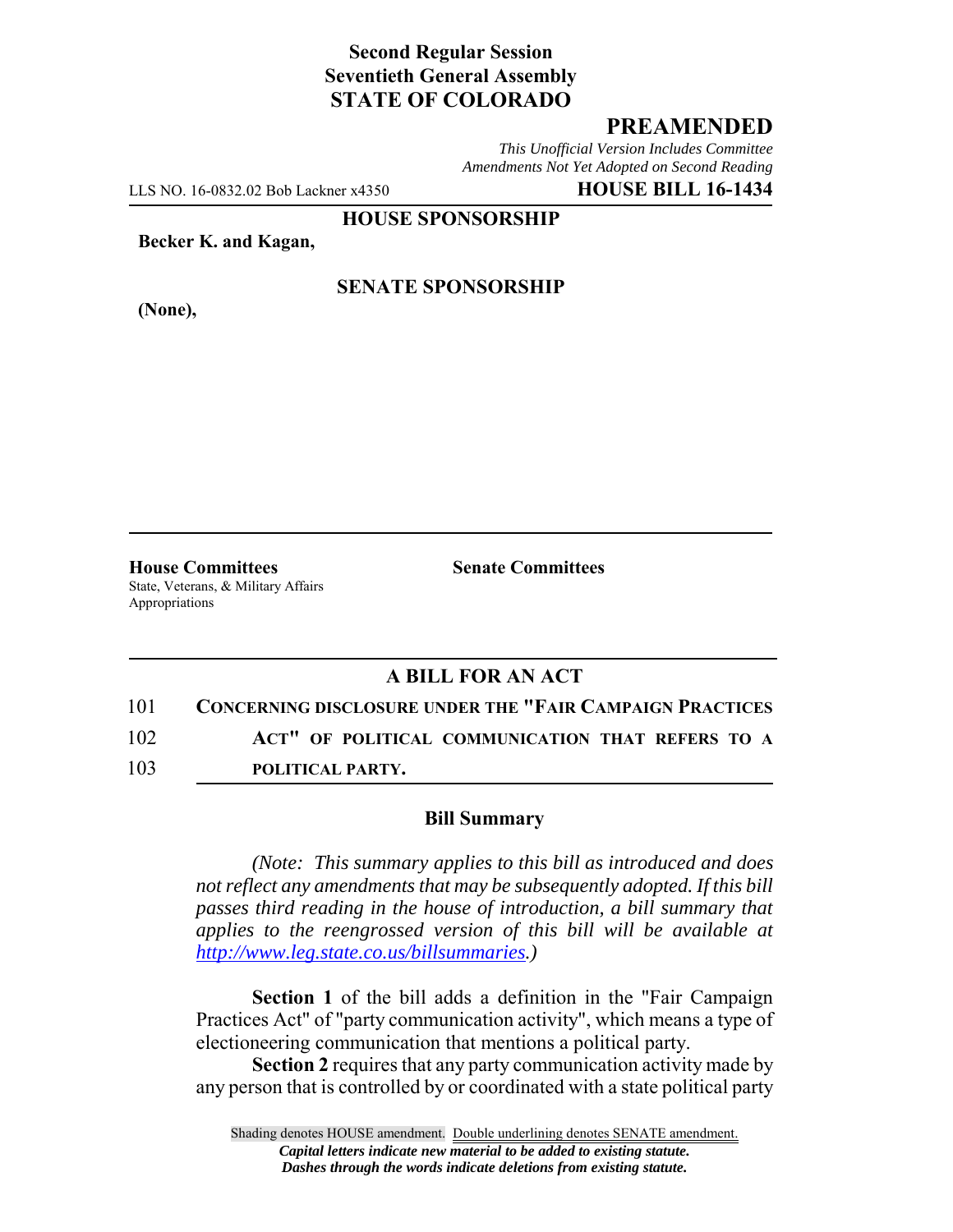be reported by both the person undertaking the party communication activity and the coordinating state political party.

**Section 3** makes large party expenditures on party communication activity subject to the same disclosure requirements as standard electioneering communications.

 *Be it enacted by the General Assembly of the State of Colorado:* **SECTION 1.** In Colorado Revised Statutes, 1-45-103, **add** (12.9) as follows: **1-45-103. Definitions.** As used in this article, unless the context otherwise requires: (12.9) (a) "PARTY COMMUNICATION ACTIVITY" MEANS ANY COMMUNICATION MADE BY A PERSON OTHER THAN A POLITICAL PARTY THAT: (I) IS BROADCASTED BY TELEVISION OR RADIO, PRINTED IN A NEWSPAPER OR ON A BILLBOARD, DIRECTLY MAILED OR DELIVERED BY HAND TO PERSONAL RESIDENCES, OR OTHERWISE DISTRIBUTED THAT: (A) UNAMBIGUOUSLY REFERS TO A POLITICAL PARTY OR ANY CANDIDATE WHO IS AFFILIATED WITH THE POLITICAL PARTY; (B) IS BROADCASTED, PRINTED, MAILED, DELIVERED, OR DISTRIBUTED WITHIN THIRTY DAYS OF A PRIMARY ELECTION OR SIXTY DAYS BEFORE A GENERAL ELECTION; AND (C) IS BROADCASTED TO, PRINTED IN A NEWSPAPER FOR, DISTRIBUTED TO, MAILED TO, DELIVERED BY HAND TO, OR OTHERWISE DISTRIBUTED TO AN AUDIENCE THAT INCLUDES MEMBERS OF THE ELECTORATE IN THAT PRIMARY OR GENERAL ELECTION; OR **(II) EXPRESSLY ADVOCATES FOR THE ELECTION OR DEFEAT OF A**  POLITICAL PARTY. (b) A PARTY COMMUNICATION ACTIVITY IS MADE WHEN THE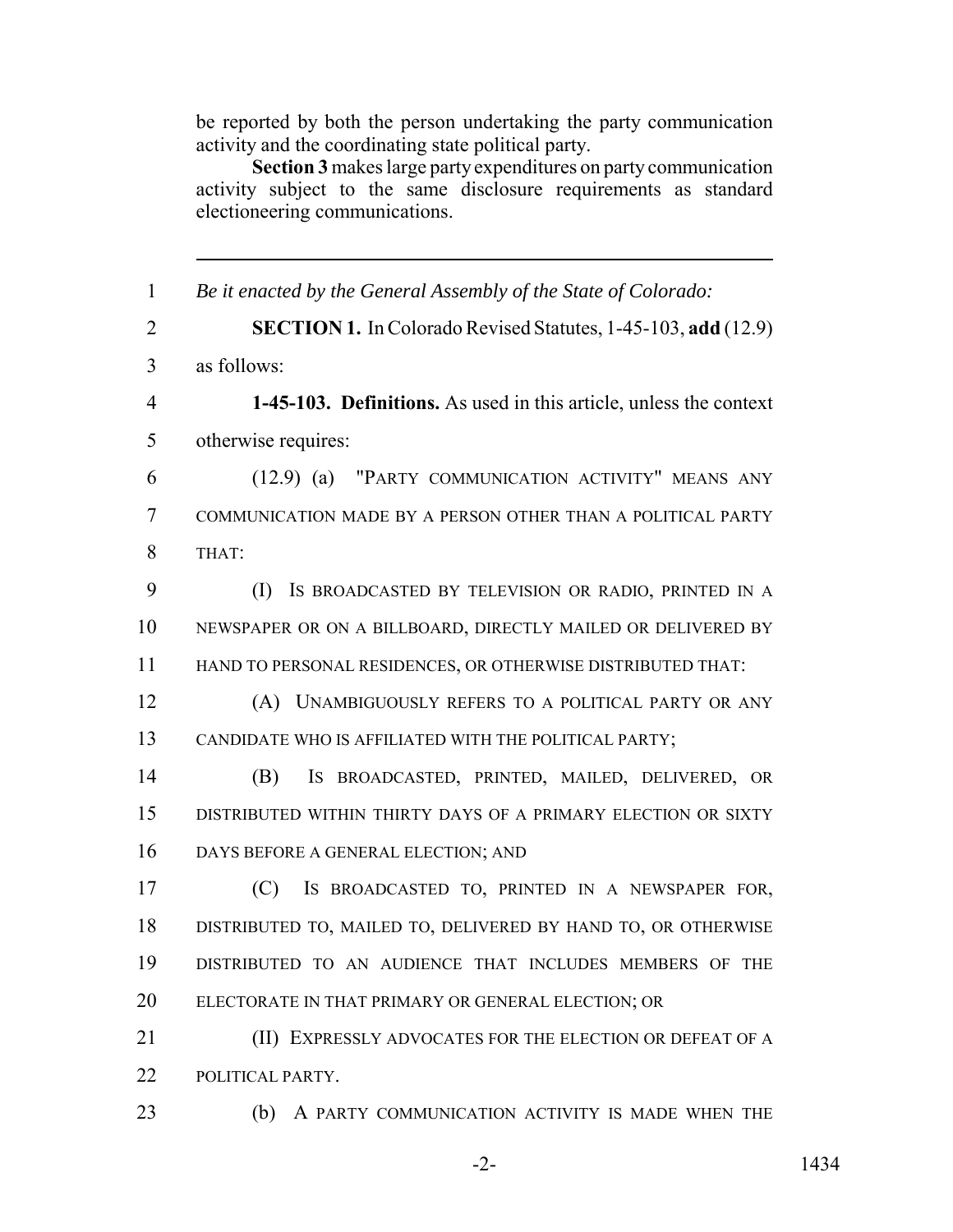ACTUAL SPENDING OCCURS OR WHEN THERE IS A CONTRACTUAL AGREEMENT REQUIRING SUCH SPENDING AND THE AMOUNT IS DETERMINED.

(c) "PARTY COMMUNICATION ACTIVITY" DOES NOT INCLUDE:

 (I) ANY NEWS ARTICLES, EDITORIAL ENDORSEMENTS, OPINION OR COMMENTARY WRITINGS, OR LETTERS TO THE EDITOR PRINTED IN A NEWSPAPER, MAGAZINE, OR OTHER PERIODICAL NOT OWNED OR CONTROLLED BY A CANDIDATE OR POLITICAL PARTY;

 (II) ANY EDITORIAL ENDORSEMENTS OR OPINIONS AIRED BY A BROADCAST FACILITY NOT OWNED OR CONTROLLED BY A CANDIDATE OR POLITICAL PARTY; OR

 (III) SPENDING BY PERSONS, OTHER THAN POLITICAL PARTIES, POLITICAL COMMITTEES, SMALL DONOR COMMITTEES, INDEPENDENT EXPENDITURE COMMITTEES, OR POLITICAL ORGANIZATIONS IN THE REGULAR COURSE AND SCOPE OF THEIR BUSINESS OR PAYMENTS BY A MEMBERSHIP ORGANIZATION FOR ANY COMMUNICATION SOLELY TO MEMBERS AND THEIR FAMILIES.

 **SECTION 2.** In Colorado Revised Statutes, **add** 1-45-104.5 as follows:

 **1-45-104.5. Treatment of coordinated party communication activity - disclaimer requirements.** (1) ANY PARTY COMMUNICATION ACTIVITY MADE BY ANY PERSON THAT IS CONTROLLED BY OR COORDINATED WITH A STATE POLITICAL PARTY SHALL BE REPORTED BY 24 BOTH THE PERSON UNDERTAKING THE PARTY COMMUNICATION ACTIVITY AND THE COORDINATING STATE POLITICAL PARTY IN ACCORDANCE WITH SECTION 1-45-108.

27 (2) (a) IN ADDITION TO ANY OTHER APPLICABLE REQUIREMENTS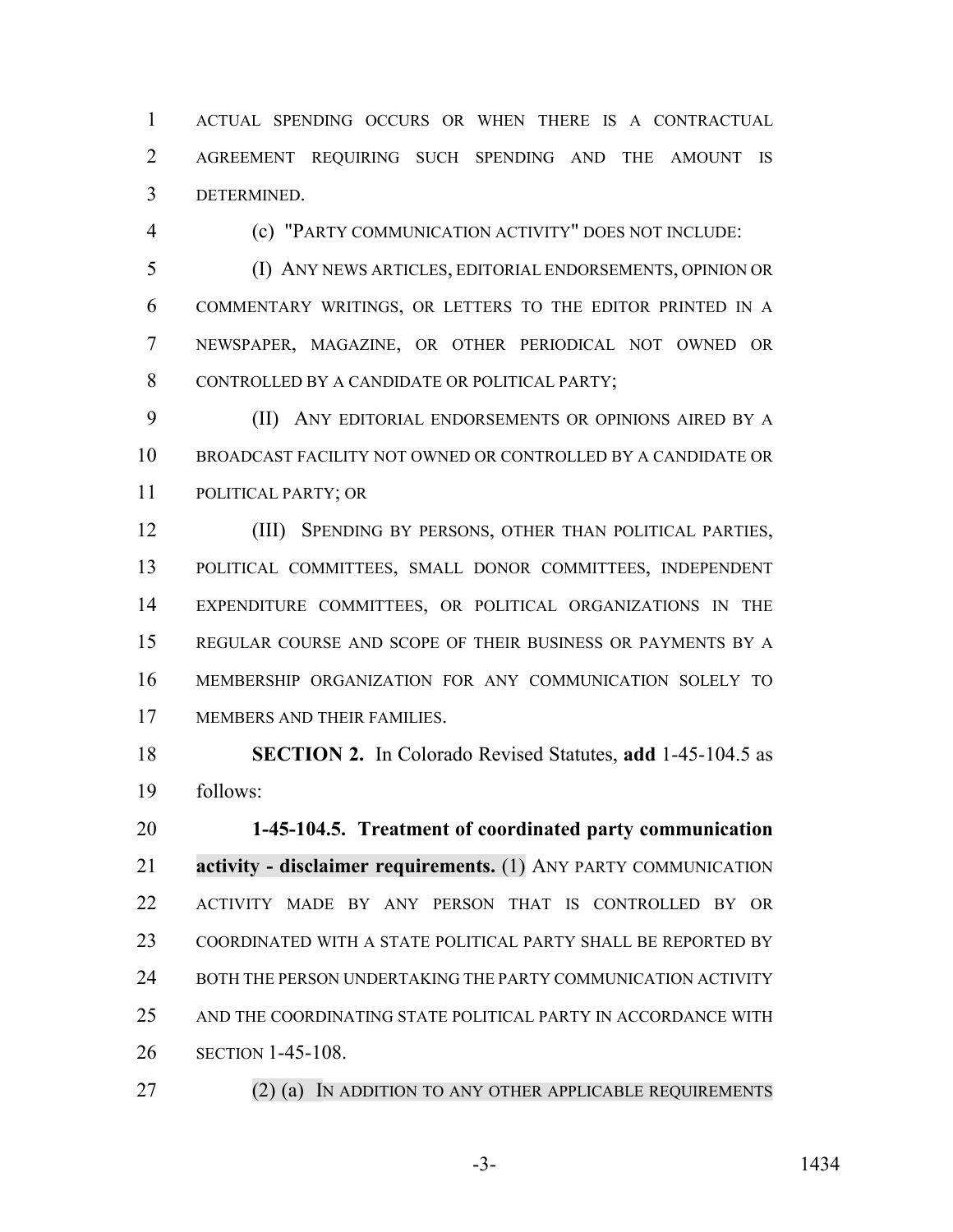PROVIDED BY LAW, AND SUBJECT TO THE PROVISIONS OF THIS SECTION, ANY COMMUNICATION THAT IS BROADCAST, PRINTED, MAILED, DELIVERED, OR OTHERWISE CIRCULATED THAT CONSTITUTES PARTY COMMUNICATION ACTIVITY FOR WHICH THE PERSON UNDERTAKING THE PARTY COMMUNICATION ACTIVITY EXPENDS IN EXCESS OF ONE THOUSAND DOLLARS ON THE COMMUNICATION MUST INCLUDE IN THE COMMUNICATION A STATEMENT THAT: (I) THE COMMUNICATION HAS BEEN "PAID FOR BY (FULL NAME OF THE PERSON PAYING FOR THE COMMUNICATION)"; AND (II) IDENTIFIES A NATURAL PERSON WHO IS THE REGISTERED AGENT 11 IF THE PERSON IDENTIFIED IN SUBPARAGRAPH (I) OF THIS PARAGRAPH (a) IS NOT A NATURAL PERSON. (b) IN THE CASE OF A BROADCAST COMMUNICATION, THE 14 STATEMENT REQUIRED BY PARAGRAPH (a) OF THIS SUBSECTION (2) MUST SATISFY ALL APPLICABLE REQUIREMENTS PROMULGATED BY THE FEDERAL COMMUNICATIONS COMMISSION FOR SIZE, DURATION, AND PLACEMENT. (c) IN THE CASE OF A NONBROADCAST COMMUNICATION, THE SECRETARY OF STATE SHALL, BY RULE, ESTABLISH SIZE AND PLACEMENT REQUIREMENTS FOR THE DISCLAIMER. **SECTION 3.** In Colorado Revised Statutes, 1-45-108, **amend** (1) (a) (III) as follows: **1-45-108. Disclosure - definition.** (1) (a) (III) Any person who expends one thousand dollars or more per calendar year on EITHER electioneering communications OR PARTY COMMUNICATION ACTIVITY shall report to the secretary of state, in accordance with the disclosure required by this section, the amount expended on the communications and

the name and address of any person that contributes more than two